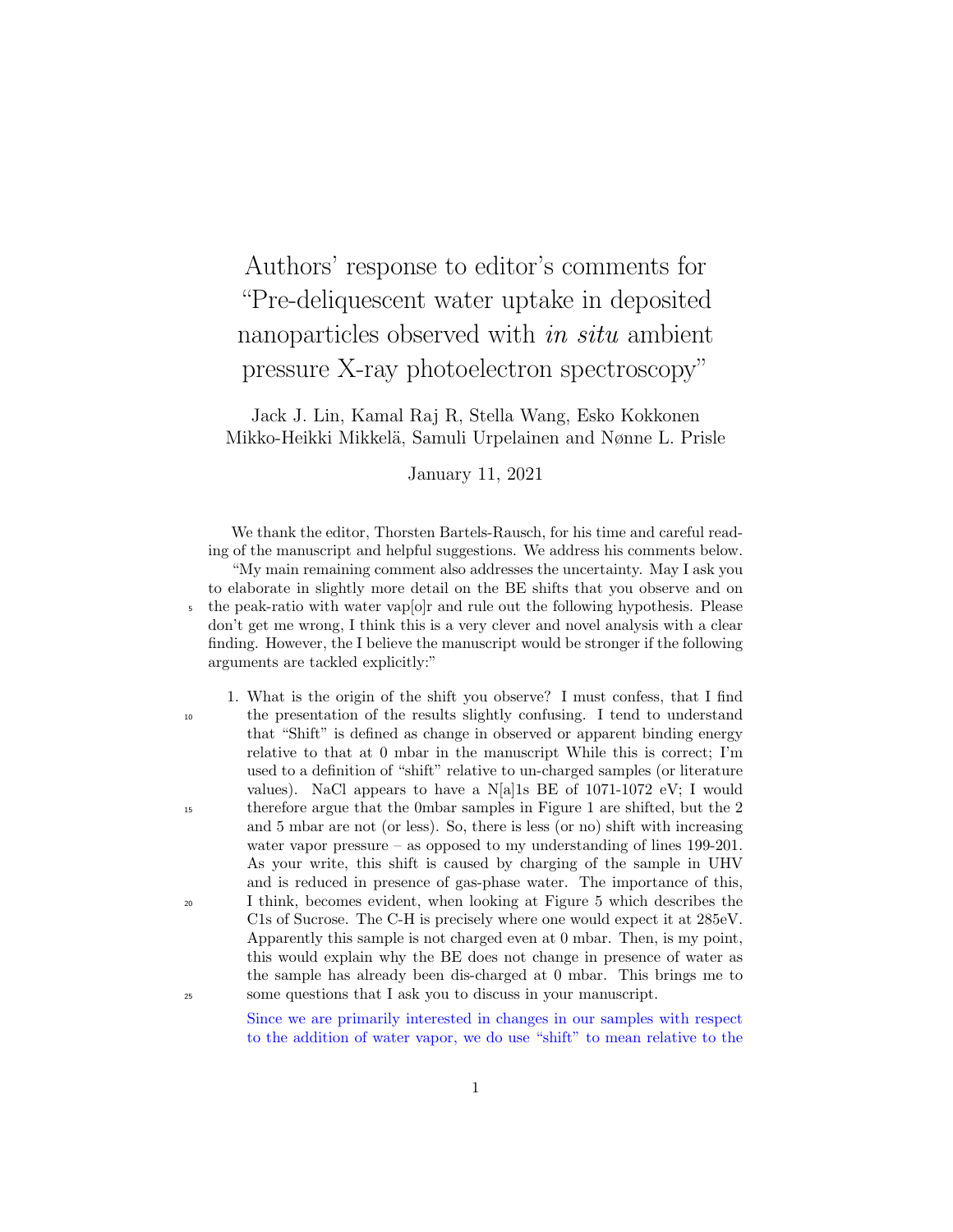measurements at 0 mbar. We understand that this may be confusing to those used to thinking of a shift in different terms. We have clarified what <sup>30</sup> we mean by shift in the manuscript.

At 0 mbar, the adventitious carbon C-H peak is at 285.90 and 285.75 eV for sucrose and malonic acid, respectively, so they are not exactly at 285 eV. The binding energies from all the peak fits may be found in the supplement. For sucrose, the shift in binding energy is less than 0.5 eV up <sup>35</sup> to 5 mbar water vapor pressure, which leads us to conclude that there is very little water uptake to the sucrose particles. For malonic acid, there is a shift of just over 0.5 eV at 1 mbar water vapor pressure. Along with other changes in the malonic acid C 1s and O 1s spectra with RH, we conclude that there is some water adsorption onto the malonic acid particles.

- <sup>40</sup> (a) Can you quantify how much dis-charging you would have expected by gas-phase water alone as compared to adsorbed water? That is an interesting finding, does this explain why and result in water gas being so much more efficient in discharging than nitrogen gas or even oxygen gas.
- <sup>45</sup> In their measurements of NaCl charge state, [Verdaguer et al.](#page-5-0) [\(2008\)](#page-5-0) controlled the relative humidity by keeping the water vapor pressure constant and changing the ambient temperature. Since the water vapor pressure was constant throughout the measurements, changes in the NaCl charge state were attributed to the adsorption of wa-<sup>50</sup> ter. Since we see similar behavior as a function of RH to [Verdaguer](#page-5-0) [et al.](#page-5-0) [\(2008\)](#page-5-0), we expect adsorption to similarly play a larger role in our measurements. However, since we control our relative humidity by changing the water vapor pressure, it may not be possible to exactly quantify the relative contribution to discharging from gas-phase <sup>55</sup> water compared to adsorbed water from this set of data.
- (b) How well are the samples electrically conductive? I assume that gold is very conductive, but have no experience with silicon wafers. Could it be that those are less conducting and therefore you observe a charge with the NaCl samples at 0 mbar and not with the organic samples <sup>60</sup> on gold?

We do not have any quantitative numbers, but yes, we do expect the silicon wafers to be less conductive than gold. This could lead to different amounts of charging between the substrates, but we must stress again that we examine shifts in BE for a given compound on a <sup>65</sup> given substrate relative to the BE at 0 mbar water vapor pressure.

(c) How did your sample look like? Could it be that you sample adventitious carbon mostly at the gold surface -without any charging even at 0 mbar - and sucrose as deposits with are charged at 0 mbar and with reduced charging at 1 mbar? I think this point might be <sup>70</sup> stressed more in the manuscript to explain the different behavior of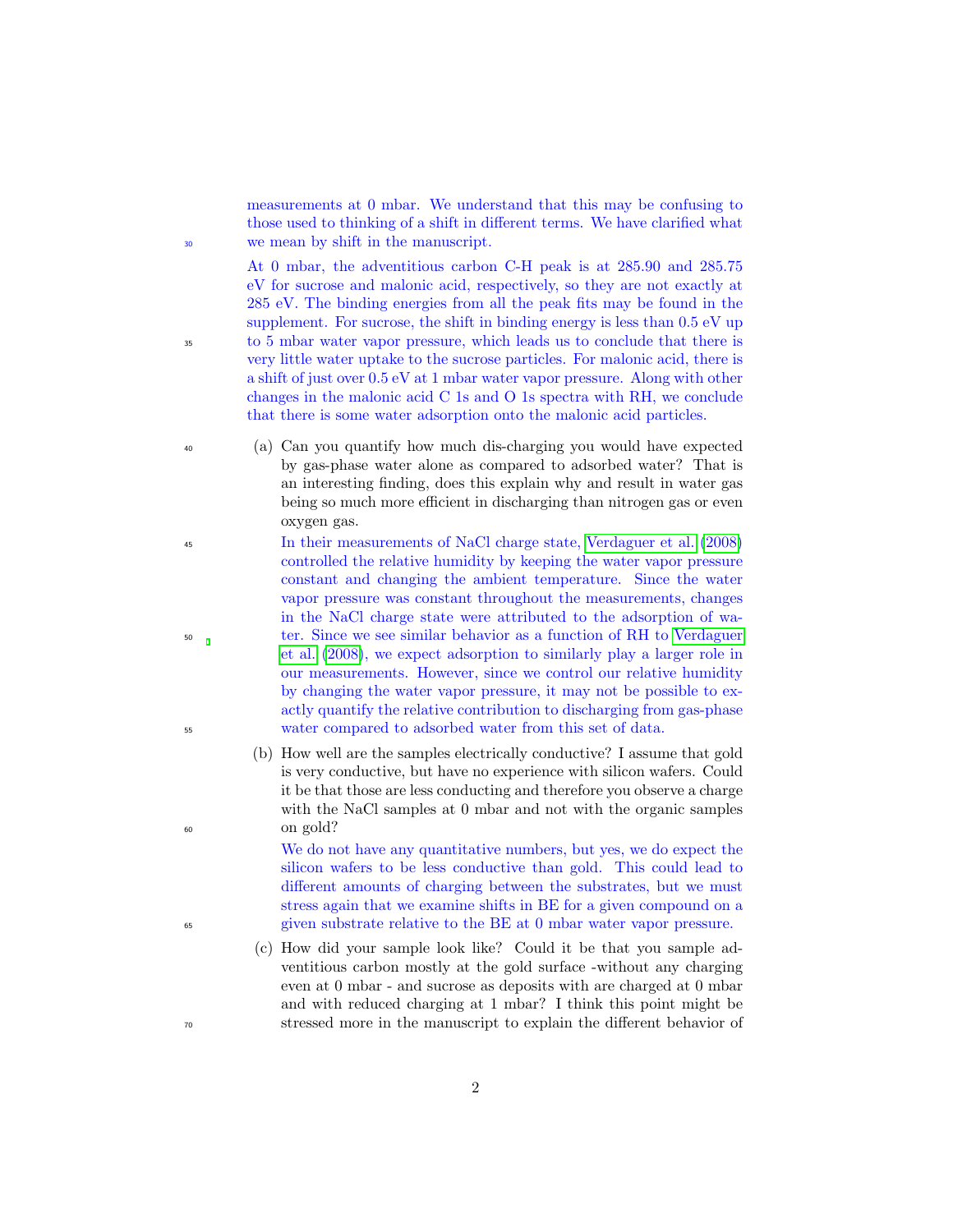the individual features in the C1s spectra with respect to changes of the BE at varying RH.

We are not entirely sure what the editor means here. Visually speaking, the gold substrates with organic compounds deposited onto them <sup>75</sup> are indistinguishable from clean substrates to the naked eye. It could very well be that adventitious carbon is mostly at the gold surface and does not experience charging while the sucrose particles are on top of the adventitious carbon and do experience charging at 0 mbar water vapor pressure. However, we cannot rule out additional ad-<sup>80</sup> ventitious carbon accumulation after the deposition of the sucrose particles. We do not have sufficient sensitivity in our current measurements to comment with any certainty about the layering of the deposited particles and adventitious carbon.

(d) How certain are you about the BE of the C1s features. What is <sup>85</sup> the impact on fitting (width, peak ratio, position contains as well as background treatment) on the BE for each feature and its change with RH?

We are confident in the BE of the C 1s features. We have used literature values from XPS measurements in vacuum conditions– <sup>90</sup> [Ferreira Jr. et al.](#page-5-1) [\(2017a,](#page-5-1)[b\)](#page-5-2) for malonic acid and [Stevens and Schroeder](#page-5-3) [\(2009\)](#page-5-3) for sucrose–to initialize our fits and subsequent Monte Carlo error analysis shows small uncertainty estimates in the binding energy.

(e) Adventitious carbon often also has some oxidized functionalities (Barr, <sup>95</sup> 1998). Would one not need to differentiate more clearly between the CO peaks of your sample and those from the adventitious carbon (line 350). I agree that this gives too much freedom to the fits though.

In our fitting of the C 1s spectra of malonic acid and sucrose, we have followed [Ferreira Jr. et al.](#page-5-2) [\(2017b\)](#page-5-2) and [Stevens and Schroeder](#page-5-3) [\(2009\)](#page-5-3), <sup>100</sup> respectively, in only assigning C-C/C-H bound carbon as adventitious carbon. It may be possible to account for oxidized functionalities of adventitious carbon in our measurements, but we agree that the overlap with the C-O peaks from the sample would probably give too much freedom in the fits.

- <sup>105</sup> 2. Was there no adventitious carbon on the NaCl samples? By the way, why is O1s not shown for the NaCl samples to quantify the water uptake? Might masking by carbon also explain the trend seen in Fig. 4 and line 286-290 – assuming that carbon built up with time or that the data are from different sample spots?
- <sup>110</sup> This is an excellent point about adventitious carbon on the NaCl samples. Unfortunately, we did not check for C 1s on the NaCl samples, although it is almost certainly present. We do not believe that time or positiondependent masking by carbon explains the trend seen in Fig. 4 and lines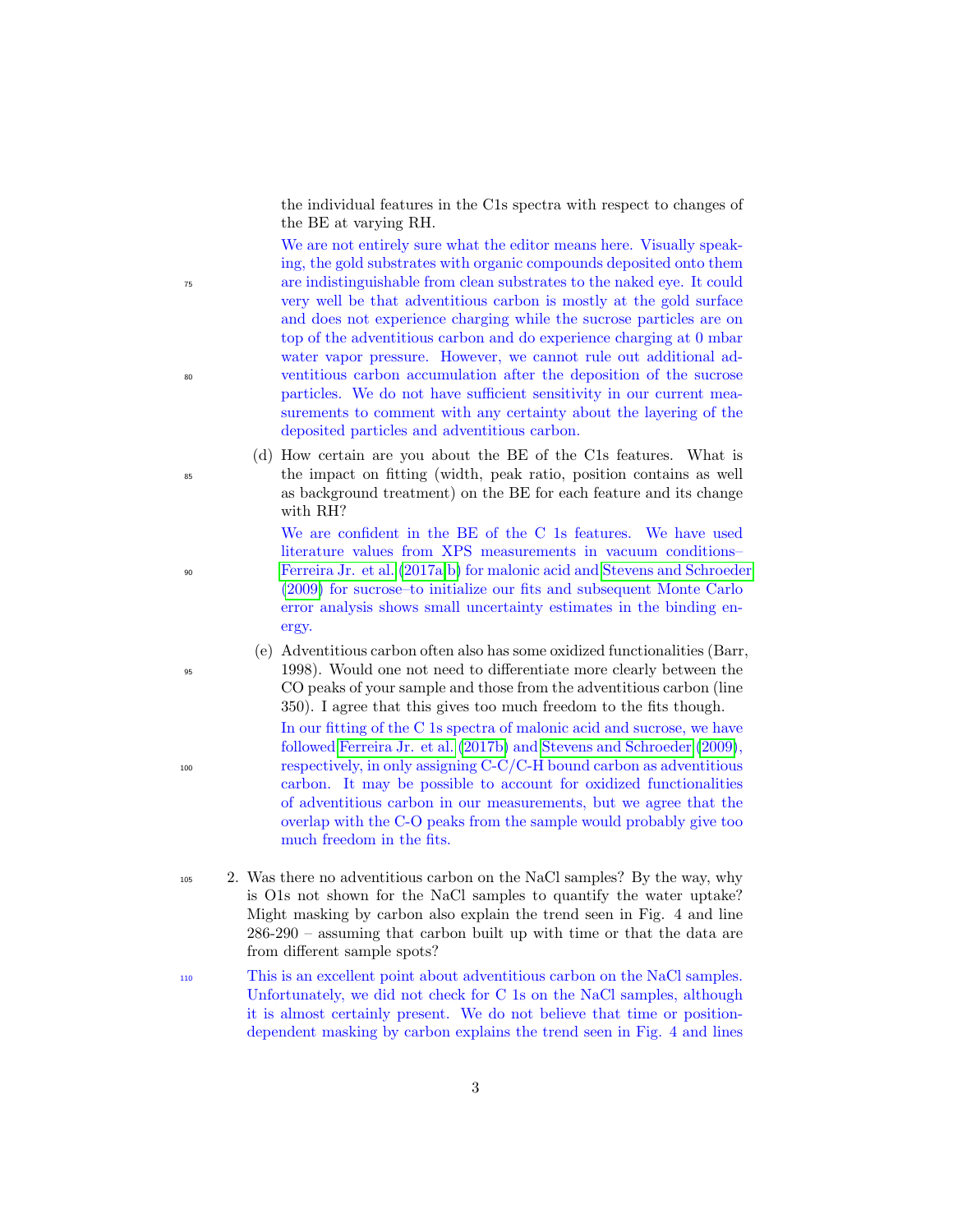|     | 286-290. We do not expect any build up of adventitious carbon on the      |
|-----|---------------------------------------------------------------------------|
| 115 | sample once the sample is in the measurement chamber, and we have         |
|     | kept the sample position fixed once we have found a suitable position for |
|     | measurement.                                                              |

As for O 1s for the NaCl samples, the contribution from the native oxide of the silicon wafer dominates the signal preventing any quantification of <sup>120</sup> water uptake using the O 1s spectra. This is discussed in lines 209-212 of the manuscript.

Further comments (that you may or may not consider). I add a few references from our work because I think they might interest you. As editor it is not my intention to make you cite them.

- <sup>125</sup> 1. Line 35: I could not agree more on the importance of the surface to volume ratio (Artiglia, Nat. Commun. 2017)
- 2. Line 50: Again, very important point. The presence of organics indeed may have profound impacts on heterogen[e]ous chemistry, in particular the solubility of ozone in the liquid aerosol phase and thus the reaction <sup>130</sup> rate of halogen oxidation by gas-phase ozone (Edebeli, Env. Sci. Process Impacts 2019).

We are glad that you agree with the importance of the two preceding points, and thank you for bringing the two papers to our attention.

- 3. Line 65: Here, I wonder how much aerosol deposits as you elegantly used <sup>135</sup> differ from experiments with slurry considering that one exposed the samples to UHV and then humidifies again. Probably a topic to discuss during a conference  $-1$  hope we have the chance soon. (Lampimäki, J. Phys. Chem. 205; Orlando J Phys Chem Lett, 2019; Orlando Top. Catalysis 2016)
- <sup>140</sup> Unfortunately we do not have any experience with slurries to make a comparison, but we would indeed be interested to discuss this further in the future.
- 4. Line 95: sampling nano-scale particles I have a practical question: How did you find the sample for a good XPS signal? Was it covering the whole <sup>145</sup> sample holder at the measurement spot?

Coverage on the sample substrate was sufficient that finding the sample was generally not a problem. We tried to optimize the position of the sample in order to maximize counts seen in Na 1s for NaCl particles on O 1s for the organic compounds.

<sup>150</sup> 5. Line 139: please define ESP

The nanometer aerosol sampler (NAS) introduced in line 136 is a type of electrostatic precipitator (ESP). We now refer to NAS instead of ESP in line 139.

4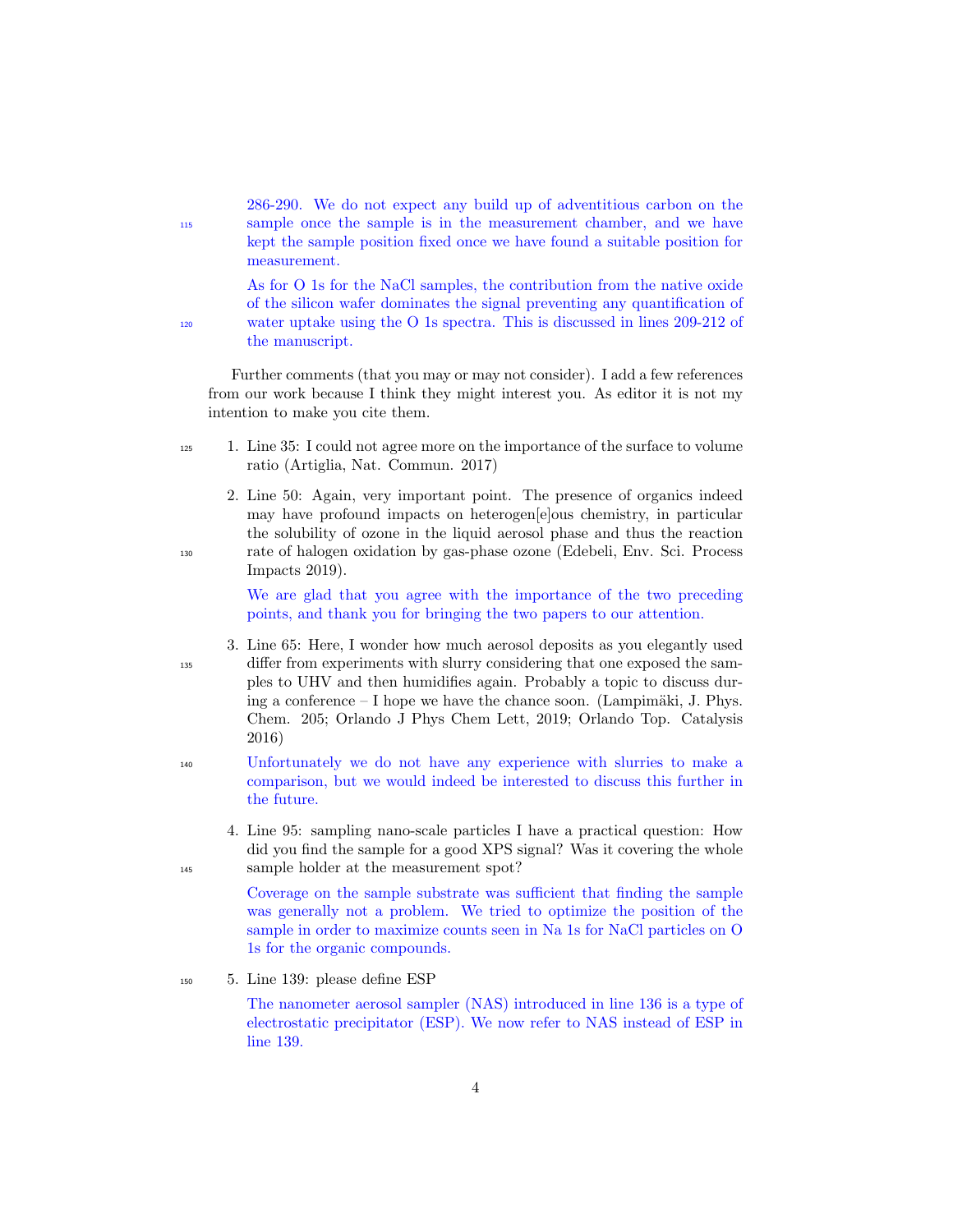- 6. Table 1: Please define mü, sigma, etc in the caption.
- <sup>155</sup> The caption now reads: "Aerosol sampling data including generated size distribution information (geometric mean number  $\mu_N$ , geometric number standard deviation  $\sigma_q$ , total number N, and geometric mean surface area  $\mu_{SA}$ ) and sample collection parameters (sampler flow rate Q, collection time t, substrate, and coverage)."
- <sup>160</sup> 7. Line 200 ff: Water uptake before deliquescence has been observed before. Please cite Wise 2008, Aerosol Sci Technol 42, 281-294

We have added the findings of [Wise et al.](#page-5-4) [\(2008\)](#page-5-4) to the introduction in the paragraph beginning with "A number of spectroscopic techniques . . . "

<sup>165</sup> 8. Figure 1: mention and explain blue peak in caption.

The caption now reads: "Na 1s XPS spectra of NaCl aerosol particles recorded at different water vapor pressures (relative humidities, RH). The point markers show the recorded data and the solid lines the fit envelope curve. The spectra are fit using a single, symmetric Voigt peak shown in <sup>170</sup> red with an additional peak in blue necessary to explain the spectrum at 0 mbar after water exposure. The dashed vertical line shows the binding energy of Na 1s at 0 mbar pressure  $(0\%$  RH) at the beginning of the experiments. Error bars show the estimated uncertainty in the peak position from Monte Carlo analysis. Photon energy was 1486.6 eV from the <sup>175</sup> Al anode."

9. Line 293 "This behavior" are you referring to the ratio at 0 mbar or the shift with RH?

We are referring to the ratio of Na to Cl calculated from the peak area ratios. We have clarified the sentence: "As the spectra for all RH are  $180$  recorded with a constant excitation energy from the Al K $\alpha$  anode, different transmission through the electron analyzer at different electron kinetic energies cannot explain the difference between the Na to Cl peak area ratio and the NaCl stoichiometric ratio."

10. Line 310: Maybe it is worth to compare the surface coverage also to the <sup>185</sup> findings by Ewing 2005 (H2O on NaCl: From single molecule, to cluster, to monolayer, to thin film, to deliquesence. In chapter 12, springer-Verlag, 2005

We cite [Peters et al.](#page-5-5) [\(1997\)](#page-5-5); [Peters and Ewing](#page-5-6) [\(1997\)](#page-5-6); [Foster and Ewing](#page-5-7) [\(2000\)](#page-5-7) for the surface coverage of water on NaCl (100), which are the same <sup>190</sup> sources cited in [Ewing](#page-5-8) [\(2005\)](#page-5-8).

11. Line 338 that  $\rightarrow$  than (?)

Yes. This has been corrected.